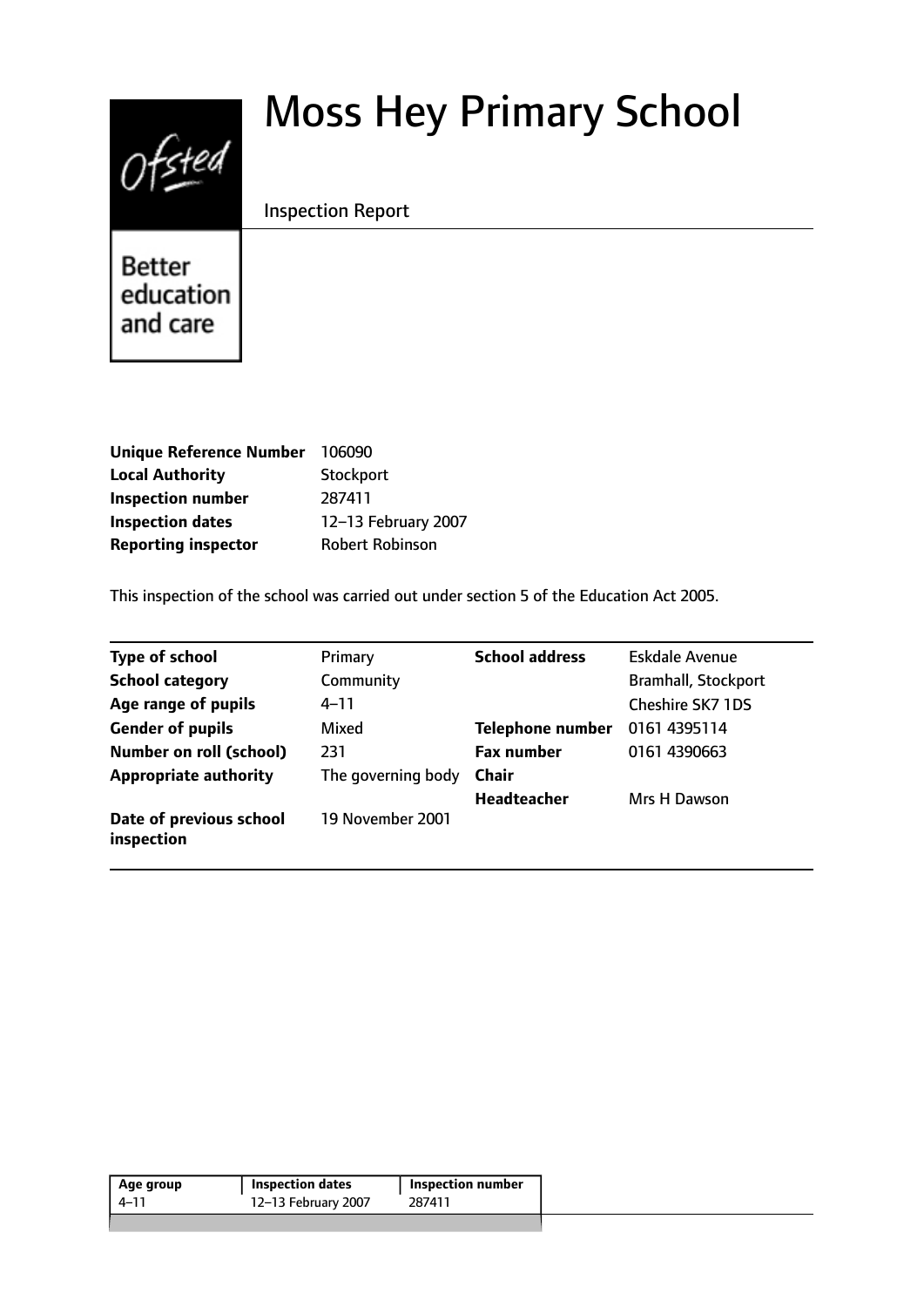© Crown copyright 2007

Website: www.ofsted.gov.uk

This document may be reproduced in whole or in part for non-commercial educational purposes, provided that the information quoted is reproduced without adaptation and the source and date of publication are stated.

Further copies of this report are obtainable from the school. Under the Education Act 2005, the school must provide a copy of this report free of charge to certain categories of people. A charge not exceeding the full cost of reproduction may be made for any other copies supplied.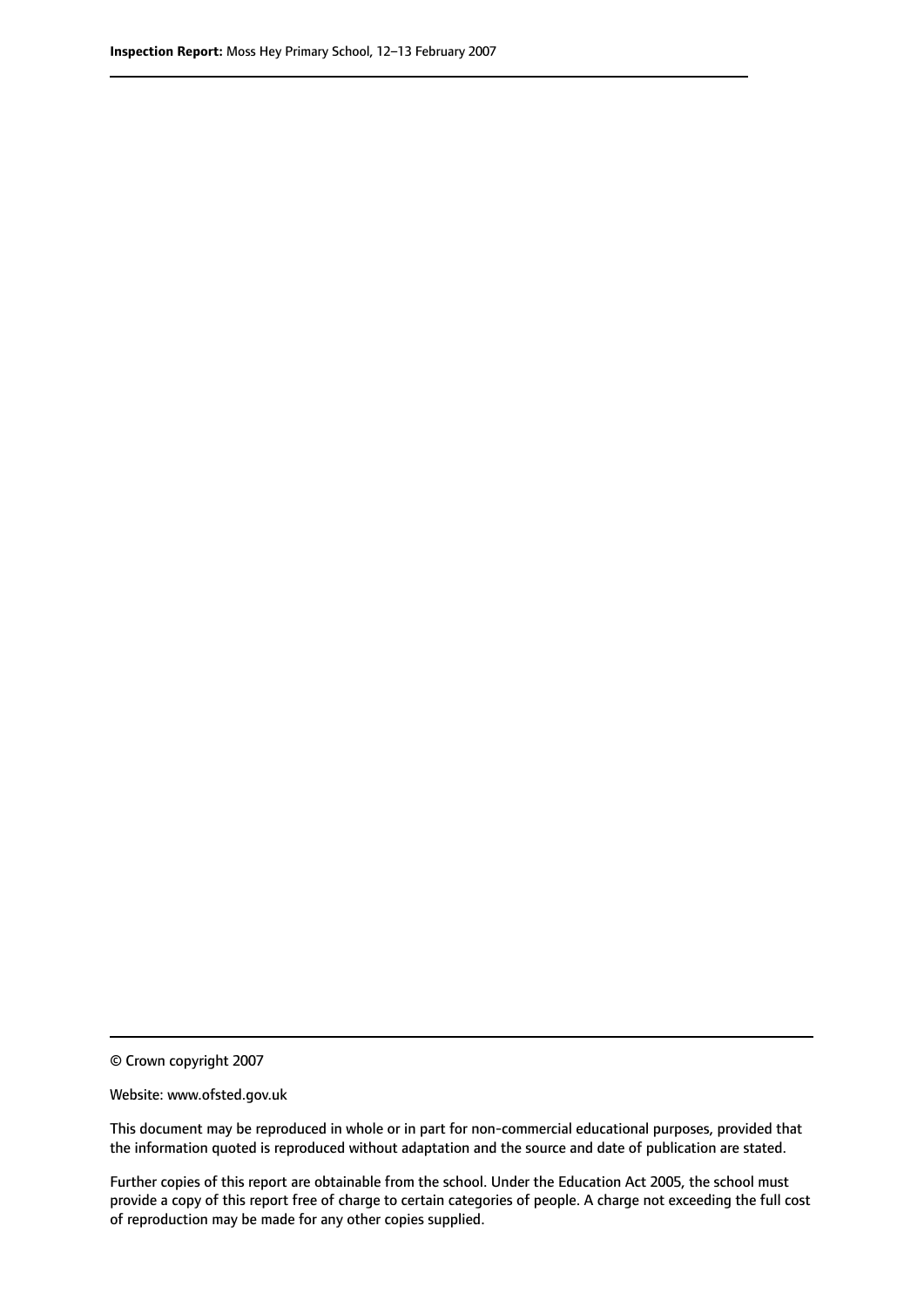# **Introduction**

The inspection was carried out by three Additional Inspectors.

#### **Description of the school**

This is an average sized primary school. Most pupils are of White British background. A unit is attached to the school for up to 10 pupils of Reception to Year 2 age with moderate learning difficulties. These pupils have statements of special educational need to support their learning and often work alongside the other pupils at the school. The socio-economic circumstances of the area are above average. The school has achieved the Artsmark Gold award, Basic Skills Quality Mark, ICT Mark, Investors in People, Naacemark and National Healthy School status.

#### **Key for inspection grades**

| Grade 1 | Outstanding  |
|---------|--------------|
| Grade 2 | Good         |
| Grade 3 | Satisfactory |
| Grade 4 | Inadequate   |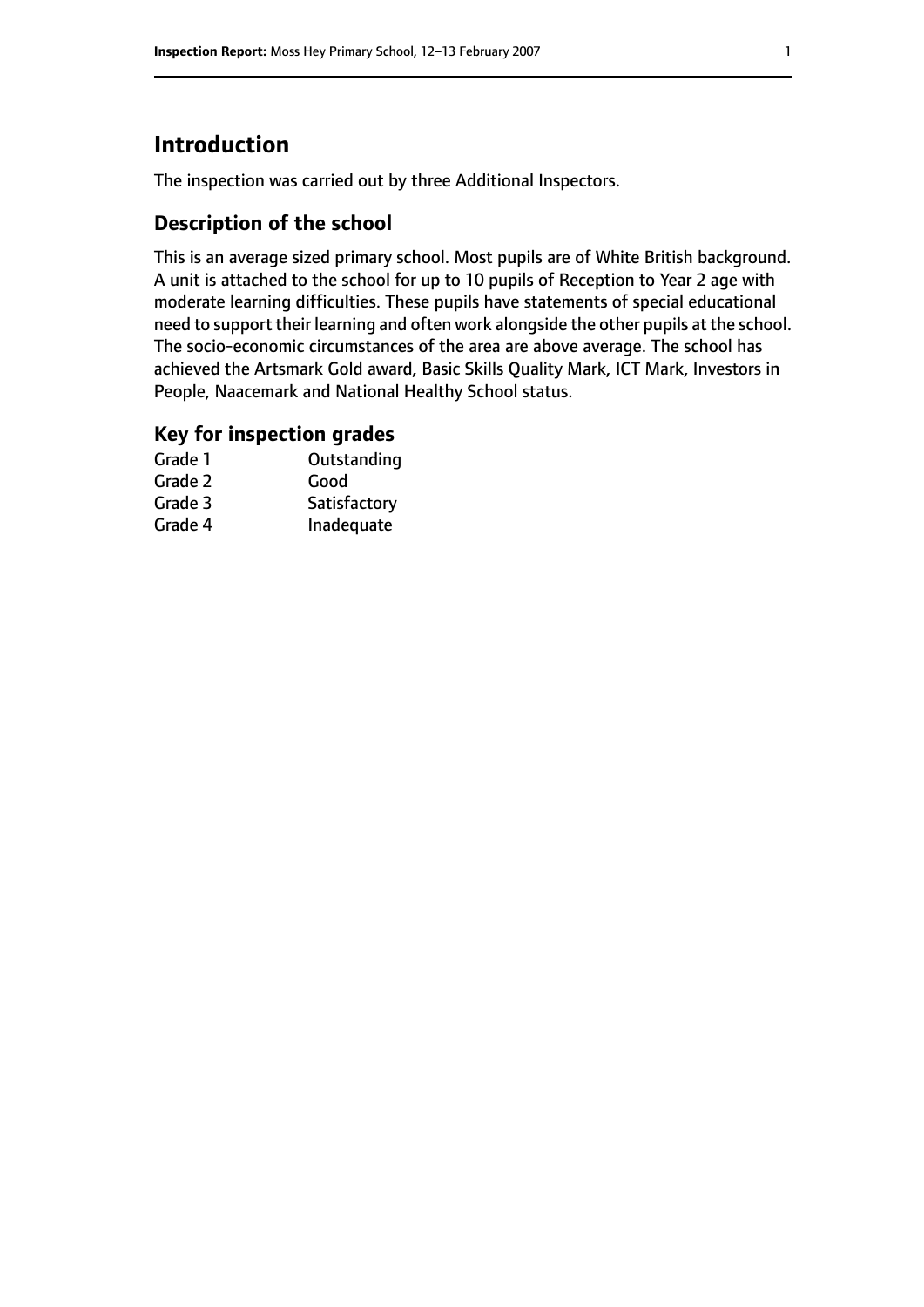#### **Overall effectiveness of the school**

#### **Grade: 1**

Moss Hey Primary is an outstanding school which has continued to improve since its last inspection. It provides outstanding value for money. A parental comment summed up the view of most as follows: 'Moss Hey has been a fantastic school for my child.' The leadership and management of the school are first-rate. The headteacher's determination over the past decade to continue to provide an exciting curriculum that links different subjects together, with a strong emphasis on pupils' personal development, has resulted in consistently good or better teaching and good academic achievement. Pupils' personal development, including their spiritual, moral, social and cultural development, is outstanding. Parents and governors applaud the way in which the extremely rich curriculum is organised and taught. For example, parents commented: 'All aspects of my children's development are given due attention from reading and writing to healthy eating and to responsible social attitudes.' 'My children learn to care and understand about others.'

Pupils respond exceptionally well to the outstanding care, guidance and support they receive. As a result, all groups of pupils make outstanding progress in their personal development and good progress academically.

Enjoyment is a key feature of learning. Pupils with learning difficulties and/or disabilities are included exceptionally well in all aspects of the school life. Behaviour from Reception to Year 6 is exemplary as pupils have wonderful attitudes to learning. In Reception (Foundation Stage), children get off to a great start because of good provision. They develop confidence and independence and this leads to good progress in all areas of their learning. This forms a secure basis for their future learning so they continue to make brisk progress for the rest of their time at the school. Consequently, standards by the end of Year 6 are consistently well above average.

Good systems are in place to monitor pupils' progress from Reception to Year 6 and are used well to check pupils' progress. Pupils' work is marked well, resulting in their understanding how well they have done and what they must do to improve. Teachers set targets for pupils and track their progress well year-on-year. Although the progress pupils make towards their targets is evaluated annually, the school acknowledges that introducing a system to review targets more frequently would alert teachers more quickly to the need to provide extra support for pupils or to extend them further.

There is a strong senior leadership team. Coordinators take full responsibility for pupils' learning and standards in each subject area. The professional development of staff is given a high priority, including that of teaching assistants, and this benefits pupils' learning. Links with other educational establishments are strong, especially with teacher training institutions and other schools. These bring fresh ideas into the school and enhance pupils' curriculum and facilitate transfer from one stage of education to another. Self-evaluation is very effective and contributes very well to the consistent improvements in the school's provision. The school's view that its overall effectiveness is good is rather modest. In fact, it is outstanding because most aspects of the school's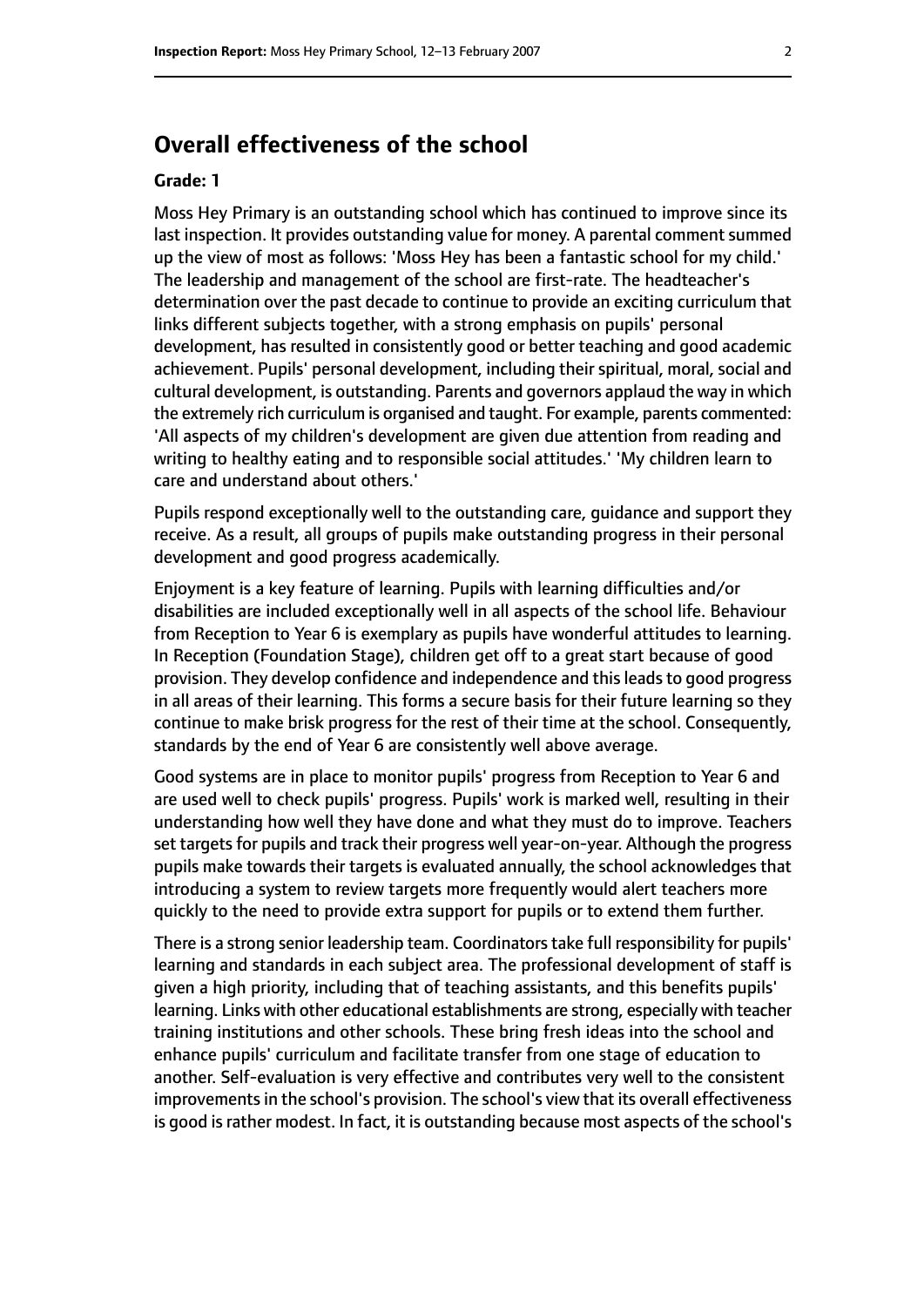work are outstanding and no aspects are less than good. Its proven track record over many years provides the school with exceptional capacity to continue to improve.

#### **What the school should do to improve further**

• Track pupils' progress towards their targets more frequently.

#### **Achievement and standards**

#### **Grade: 2**

Achievement is good. Children enter Reception with broadly average standards. Because of the good provision and imaginative teaching the children make good progress and by the time they enter Year 1 are above average, with particular strengths in personal, social and emotional development. Pupils continue to make good progress in Years 1 to 6 and reach above average standards by the end of Year 6. Most pupils' work shows that standards are above average or higher throughout the school. Pupils with learning difficulties and/or disabilities and those with specific learning difficulties in the unit make good progress because of the effective support they receive. The school usually meets its realistically challenging targets.

#### **Personal development and well-being**

#### **Grade: 1**

Pupils take initiative for their own learning and develop high levels of confidence and independence. Several mentioned that this was one of the main reasons why they enjoy school so much. Pupils gain an excellent awareness of how to lead healthy lifestyles, eat healthily and participate in a wide range of sporting activities. They have an excellent awareness of how to make decisions about their own health and safety. The school council is active in securing improvement for the rest of the school: for example, playtime organisation was improved to provide a fairer share of space and equipment. Pupils gain an understanding of rights and responsibilities through links with churches and other organisations. They have a commitment to protect the environment. The inclusive way in which pupils work and play together results in a harmonious community. Older pupils take responsibility as buddies, to make sure that pupils with learning difficulties and/or disabilities and the youngest children take a full and active part in playtimes. Pupils are very well prepared for future learning because of their above average standards and outstanding attitudes to learning. Attendance has improved and is now above average because the management has successfully persuaded parents of the detrimental effects on learning of taking their children on holidays during term time.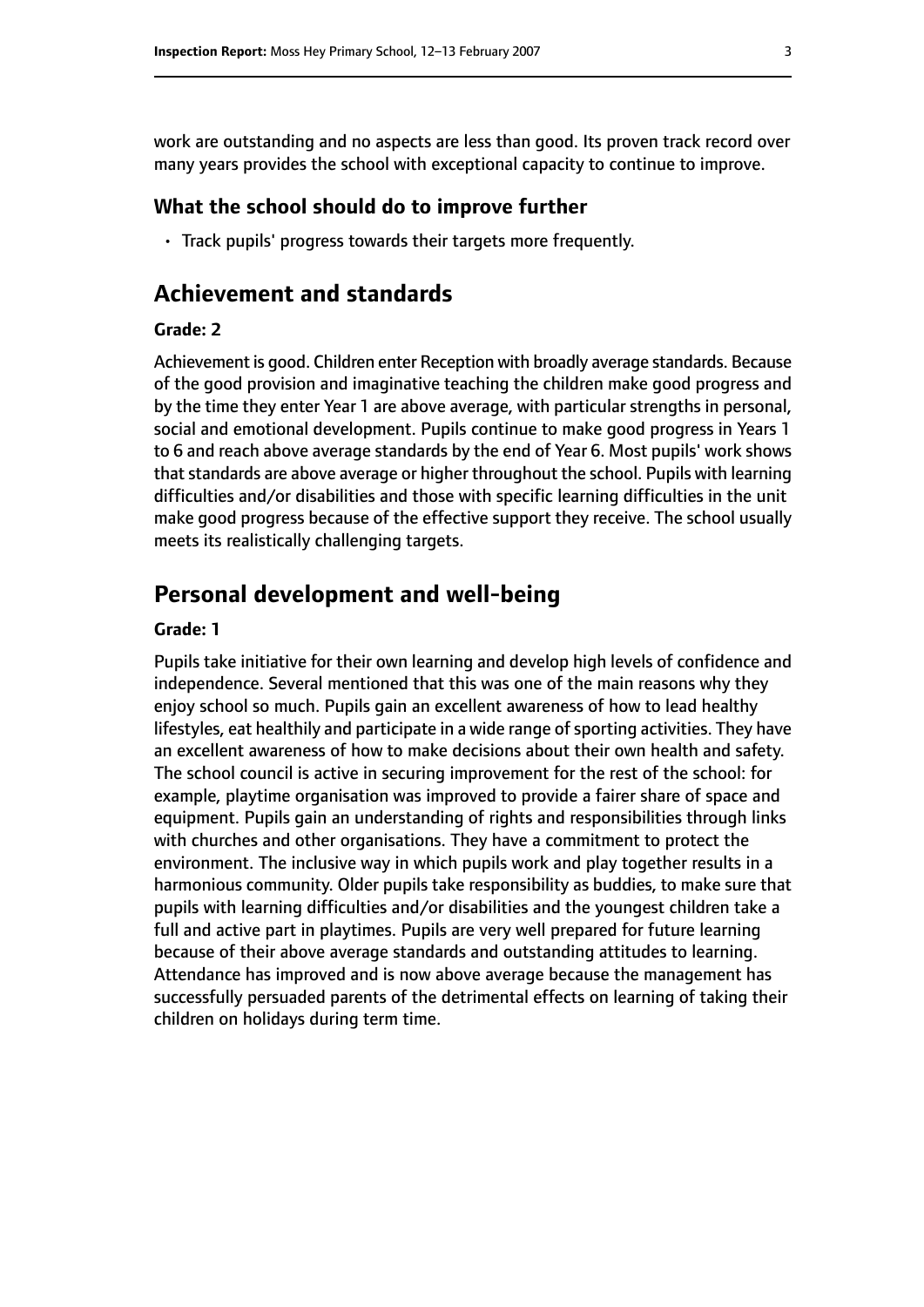### **Quality of provision**

#### **Teaching and learning**

#### **Grade: 2**

The quality of teaching and learning is good. An outstanding feature of teaching is the way that teachers imaginatively capture pupils' interest by skilfully linking learning between subjects. Tasks meet pupils' individual needs and promote independent learning well. These positive aspects are key features in pupils' good achievement. Lesson objectives are clear, so pupils know exactly what they are going to learn. Teaching assistants are skilful and well briefed, and have a significant impact on pupils' learning. Teachers use a variety of teaching styles and the level of challenge usually stretches pupils without inhibiting them. Marking is good and effectively encourages pupils to assess and evaluate how well they are doing and what they must do to improve. The school uses assessment information well to track pupils' progress to set targets and to plan future learning. The school has a good tracking system to check how well pupils are doing year-on-year. However, in its present form it does not allow teachers to check easily and frequently that pupils are on track to meet their targets. The school has identified this as an area for further development and has begun to implement an electronic system to remedy this.

#### **Curriculum and other activities**

#### **Grade: 1**

The curriculum meets the needs of all pupils well. It provides a rich range of experiences which promote good academic achievement and outstanding personal development. The curriculum is planned extremely carefully with a strong emphasis on skills in literacy, numeracy and information and communication technology (ICT). It promotes pupils' personal development exceedingly well and provides very good opportunities for them to develop skills and knowledge in other subjects. Pupils clearly see the connections in learning between different subjects. This enhances their enjoyment of learning and helps them to use the skills they learn in one subject to do better in another. Excellent opportunities are provided to develop pupils' creativity. This has been recognised through the achievement of the Artsmark Gold award. Personal, social and health education and citizenship is strongly promoted so pupils gain a very good understanding of healthy lifestyles and how to keep themselves safe. French is taught in Years 1 to 6 and older pupils have the opportunity to take part in a residential visit to France. Educational visits, visitors to the school and a very good range of extra-curricular activities are used very effectively to provide added interest to pupils' learning.

#### **Care, guidance and support**

#### **Grade: 1**

The school takes exceptional care of its pupils and as a result they feel very safe and extremely happy in school; parents agree with this observation. Child protection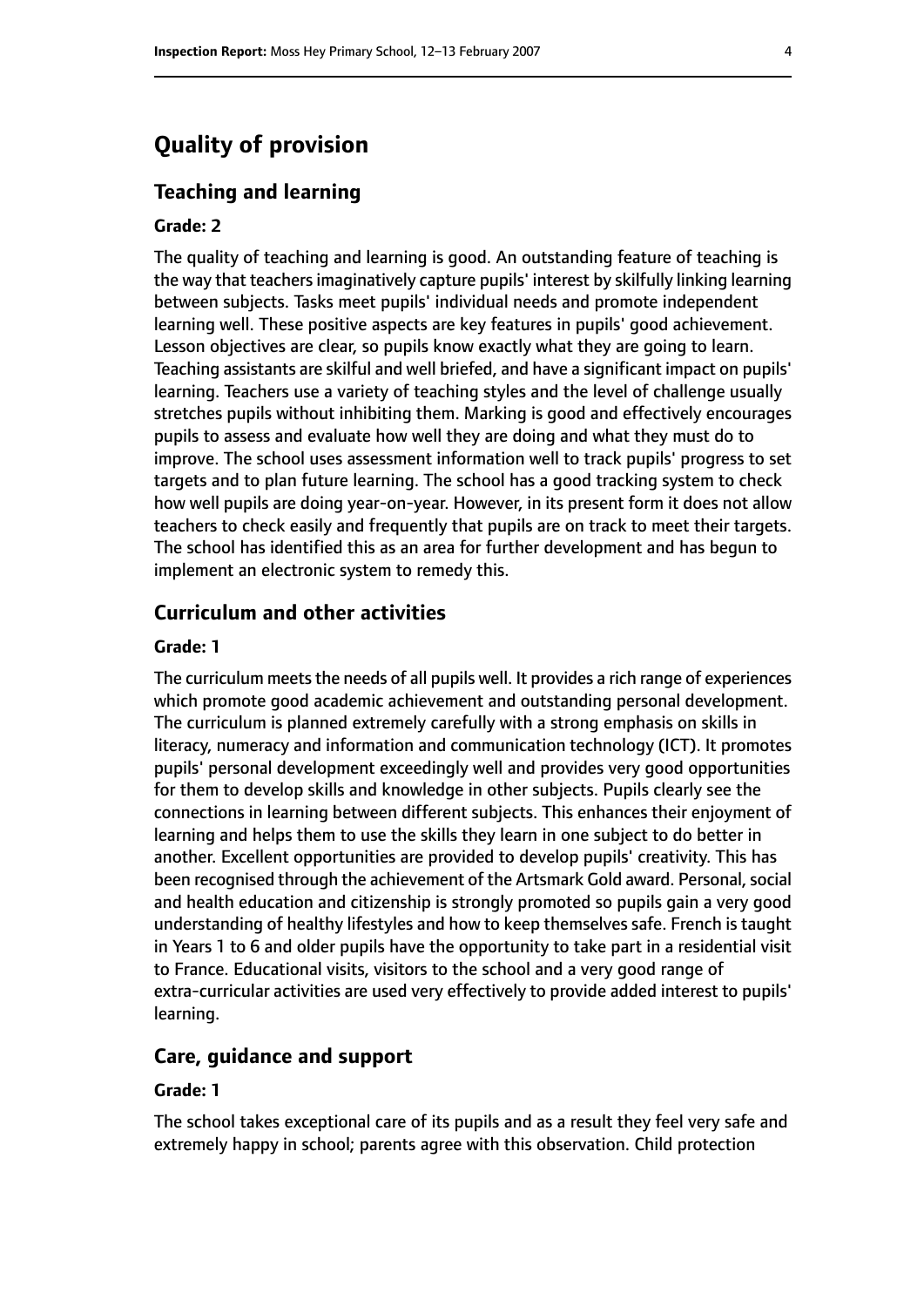procedures and health and safety checks are in place. The required checks are made and recorded on all adults who work with pupils. Pupils confirm that bullying is rare and are confident that an adult would sort out any problems if they occurred. All pupils are guided well in their learning and those pupils with learning difficulties and/or disabilities have precise targets to help them make good progress. Very effective links with outside agencies help to meet pupils' needs and assist them in taking an active part in school life. The arrangements for transfer between stages of education are effective. Pupils have opportunities to discuss their feelings about the possible welcome and unwelcome changes associated with the move to secondary school.

#### **Leadership and management**

#### **Grade: 1**

The high-performing team of senior managers, subject leaders, teachers and support staff isled and managed exceptionally well by the headteacher and deputy headteacher. Governance is good. The strengths in leadership and management identified at the last inspection have been maintained. There were no areas for improvement at the last inspection and further minor areas for development have been dealt with very well. The leadership has very successfully maintained significantly above average standards by Year 6. Teachers and teaching assistants are deployed extremely well and support the inclusion of all pupils. Checks on the quality of teaching are rigorous, resulting in good or better teaching and learning throughout the school.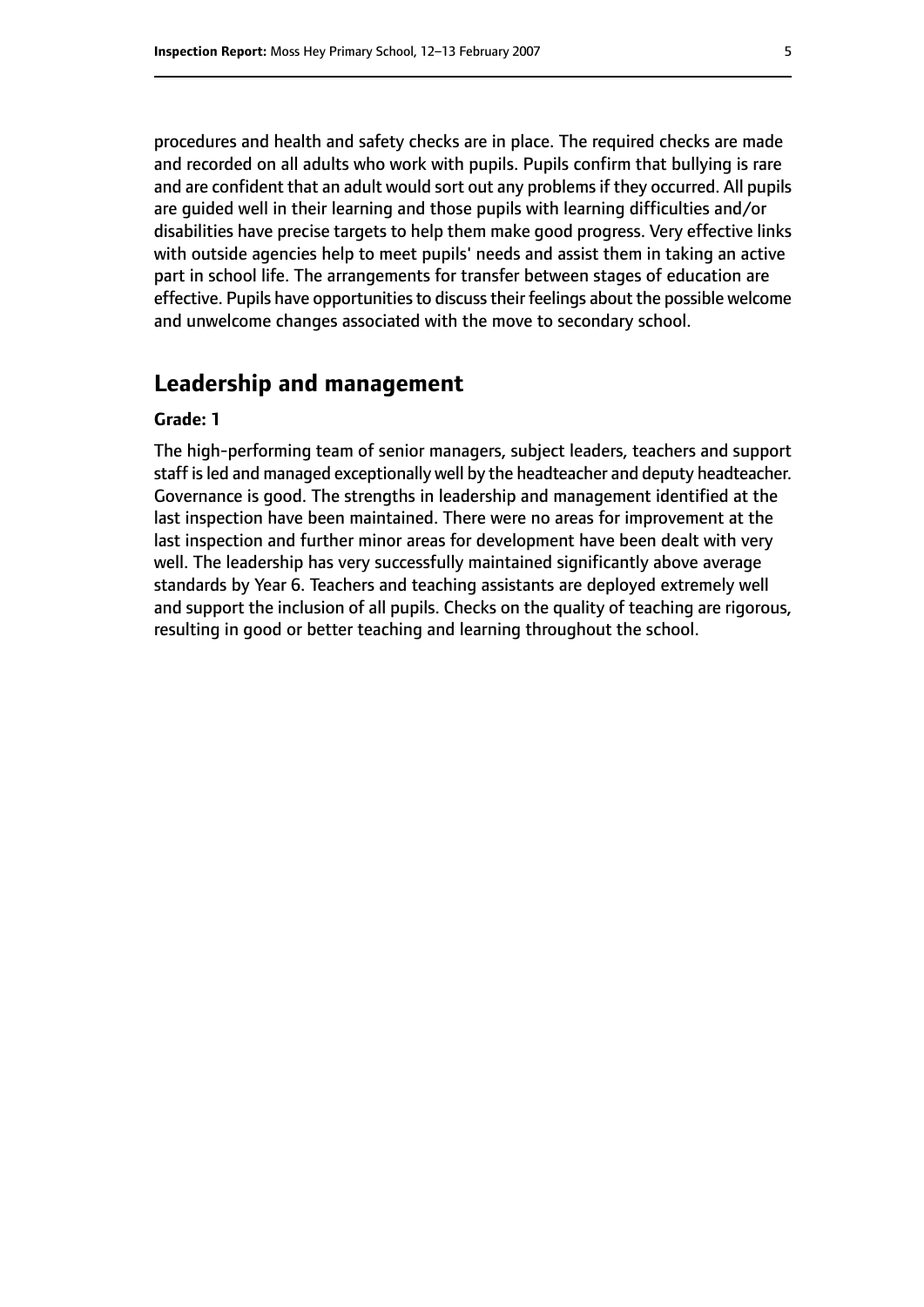**Any complaints about the inspection or the report should be made following the procedures set out inthe guidance 'Complaints about school inspection', whichis available from Ofsted's website: www.ofsted.gov.uk.**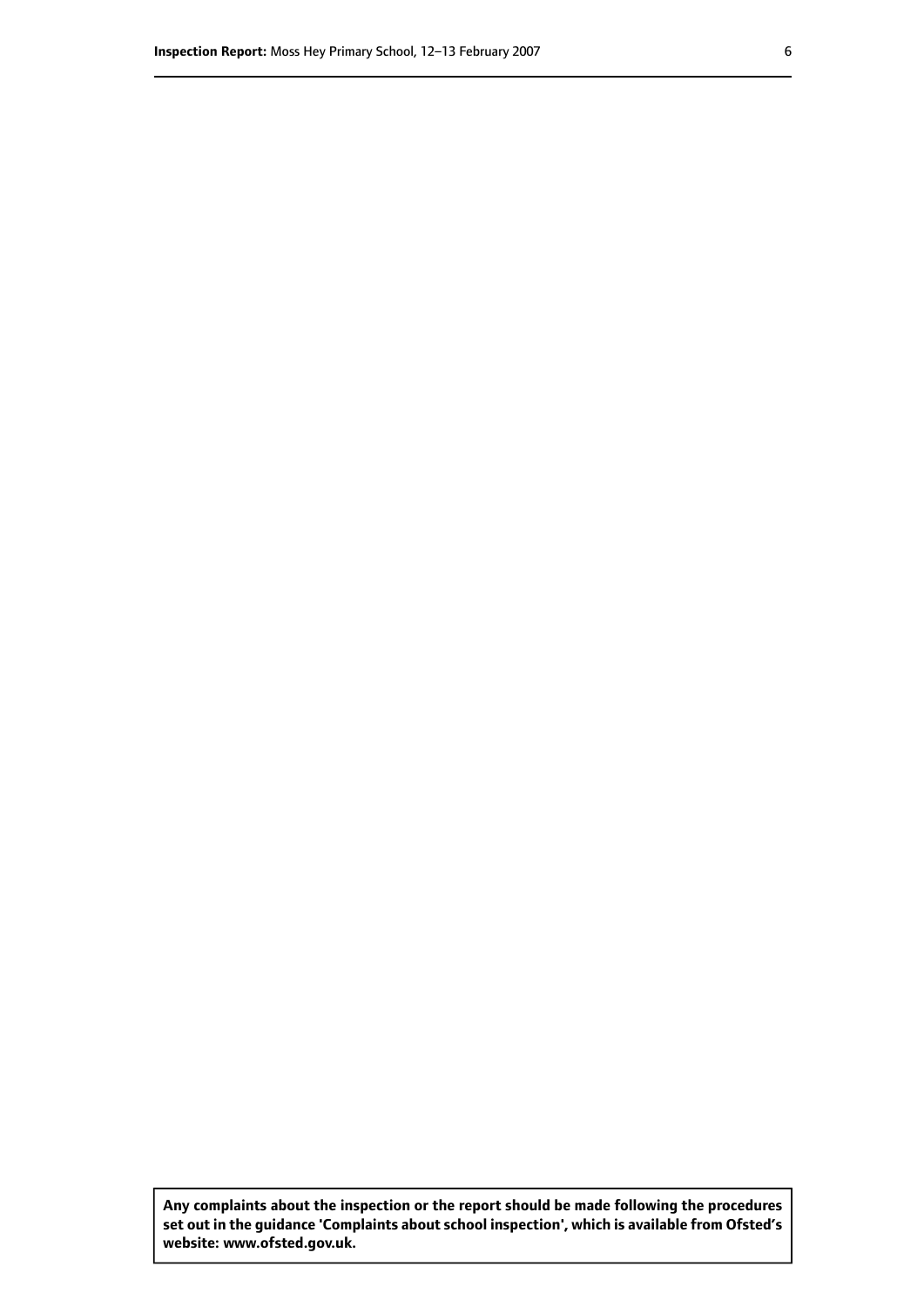# **Inspection judgements**

| Key to judgements: grade 1 is outstanding, grade 2 good, grade 3 satisfactory, and grade 4 | School         |
|--------------------------------------------------------------------------------------------|----------------|
| inadeauate                                                                                 | <b>Overall</b> |

## **Overall effectiveness**

| How effective, efficient and inclusive is the provision of education, integrated<br>care and any extended services in meeting the needs of learners? |     |
|------------------------------------------------------------------------------------------------------------------------------------------------------|-----|
| How well does the school work in partnership with others to promote learners'<br>well-being?                                                         |     |
| The quality and standards in the Foundation Stage                                                                                                    |     |
| The effectiveness of the school's self-evaluation                                                                                                    |     |
| The capacity to make any necessary improvements                                                                                                      |     |
| Effective steps have been taken to promote improvement since the last<br>inspection                                                                  | Yes |

#### **Achievement and standards**

| How well do learners achieve?                                                                               |  |
|-------------------------------------------------------------------------------------------------------------|--|
| The standards <sup>1</sup> reached by learners                                                              |  |
| How well learners make progress, taking account of any significant variations between<br>groups of learners |  |
| How well learners with learning difficulties and disabilities make progress                                 |  |

#### **Personal development and well-being**

| How good is the overall personal development and well-being of the<br>learners?                                  |  |
|------------------------------------------------------------------------------------------------------------------|--|
| The extent of learners' spiritual, moral, social and cultural development                                        |  |
| The behaviour of learners                                                                                        |  |
| The attendance of learners                                                                                       |  |
| How well learners enjoy their education                                                                          |  |
| The extent to which learners adopt safe practices                                                                |  |
| The extent to which learners adopt healthy lifestyles                                                            |  |
| The extent to which learners make a positive contribution to the community                                       |  |
| How well learners develop workplace and other skills that will contribute to<br>their future economic well-being |  |

#### **The quality of provision**

| How effective are teaching and learning in meeting the full range of the<br>  learners' needs?                      |  |
|---------------------------------------------------------------------------------------------------------------------|--|
| $\mid$ How well do the curriculum and other activities meet the range of needs<br>$\mid$ and interests of learners? |  |
| How well are learners cared for, guided and supported?                                                              |  |

 $^1$  Grade 1 - Exceptionally and consistently high; Grade 2 - Generally above average with none significantly below average; Grade 3 - Broadly average to below average; Grade 4 - Exceptionally low.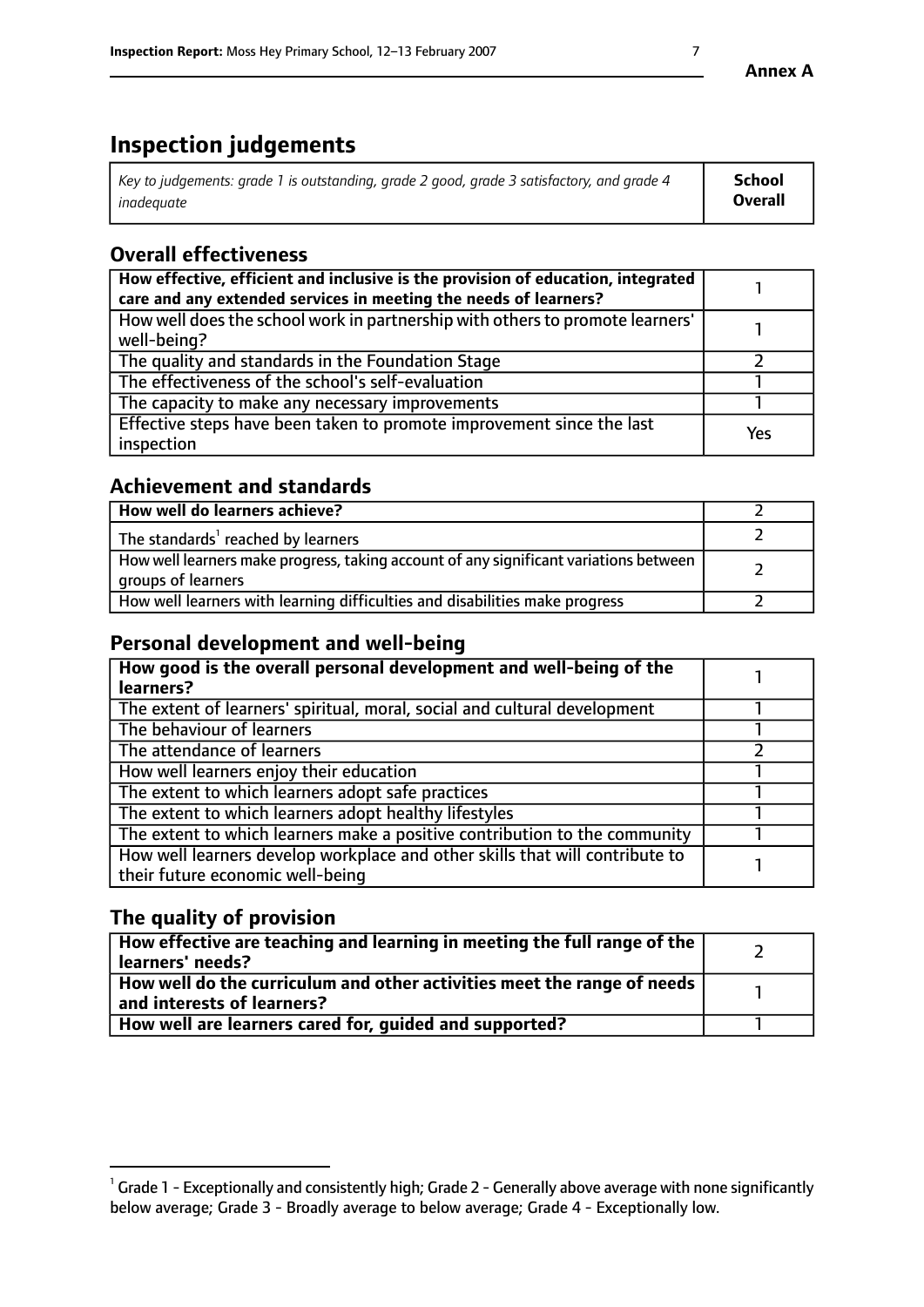#### **Annex A**

# **Leadership and management**

| How effective are leadership and management in raising achievement<br>and supporting all learners?                                              |           |
|-------------------------------------------------------------------------------------------------------------------------------------------------|-----------|
| How effectively leaders and managers at all levels set clear direction leading<br>to improvement and promote high quality of care and education |           |
| How effectively performance is monitored, evaluated and improved to meet<br>challenging targets                                                 |           |
| How well equality of opportunity is promoted and discrimination tackled so<br>that all learners achieve as well as they can                     |           |
| How effectively and efficiently resources, including staff, are deployed to<br>achieve value for money                                          |           |
| The extent to which governors and other supervisory boards discharge their<br>responsibilities                                                  |           |
| Do procedures for safequarding learners meet current government<br>requirements?                                                                | Yes       |
| Does this school require special measures?                                                                                                      | <b>No</b> |
| Does this school require a notice to improve?                                                                                                   | No        |